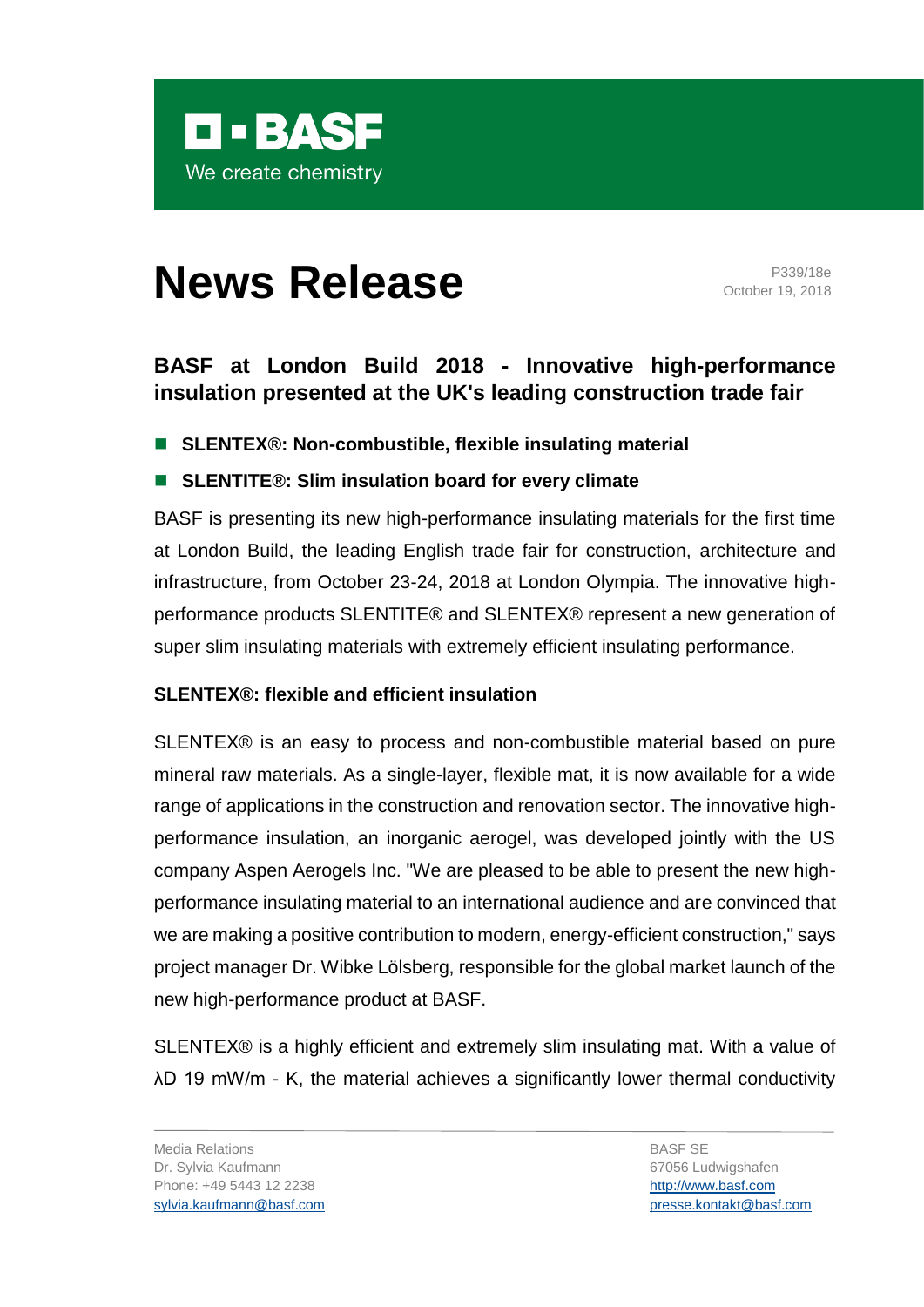than conventional mineral insulation materials and enables the construction of very thin wall structures. A particular advantage: the material is non-combustible and classified in fire protection class A2-s1, d0. SLENTEX® is open to water vapour diffusion ( $\mu \sim 5$ ), but at the same time hydrophobic, which significantly minimises the risk of mould formation. "The flexible insulation material adapts very well to different building structures and at the same time meets high energy requirements," says Lölsberg. With its property profile, SLENTEX® offers architects and planners solutions for sophisticated interior and exterior construction.

### **SLENTITE® - the slim panel for every climate**

SLENTITE® is the first pure aerogel to be produced as a rigid polyurethane panel. The stable aerogel insulation board, which consists of around 90% air and is permeable to diffusion, allows up to 50% slimmer insulation compared with conventional materials - for maximum efficiency and high aesthetics at the same time. As a future-oriented high-performance insulating material, its open-porous structure ensures a pleasant room climate and contributes to the reduction of energy costs. In addition to its outstanding insulating performance, it is very easy to process. The clean, dust-free panels can simply be cut on site and placed directly on the wall or coated in advance. "Through this unique combination of product properties, SLENTITE® enables space-saving insulation both for new buildings and for energyefficient renovation," explains Dr. Marc Fricke, Project Manager SLENTITE® at BASF. SLENTITE® shows what the future of thermal insulation could look like: The polyurethane aerogel achieves a lambda value of 18 mW/m • K and thus offers the best insulation performance for a robust board, guaranteeing extraordinarily efficient and space-saving insulation. Thanks to its minimal space requirement, it offers a very wide range of design options, whether new construction or renovation, and all this with the best insulation performance. "In many years of intensive research, we have succeeded in developing a product that brings real added value to the market and makes a decisive difference in future projects". SLENTITE® also scores with its high compressive strength of > 300 kPa and very good moisture control.

## **Corpus magazine on shortlist for London Construction Award**

The communication campaign for the new high-performance products with the web magazine "Corpus" in the centre is nominated for the London Construction Award (LCA). In the category "Marketing Initiative of the Year" the award-winning magazine is on the shortlist. Further information: *CORPUS. [Constructing Tomorrow](https://www.basf.com/de/products-and-industries/plastics-rubber/corpus.html)*, BASF's